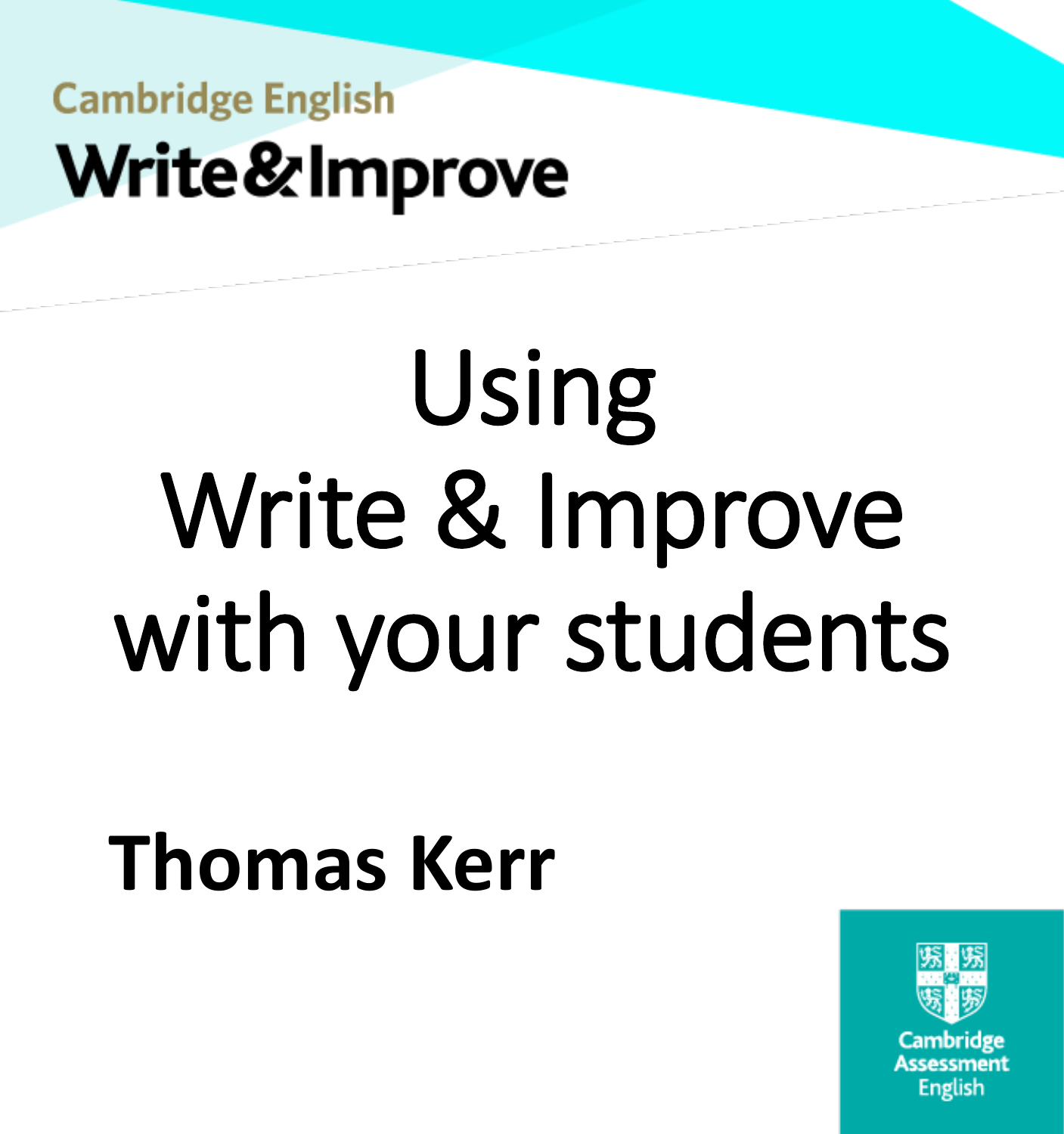#### **Cambridge English** Write&Improve



#### Improve your writing fast.<sup>®</sup> It's free.

- 1) Practise writing English
- 2) Get your grade in seconds
- 3) Look at the feedback and make changes
- 4) Keep improving!

Write & Improve is a free tool for learners of English that marks writing in seconds. It is provided in association with Cambridge English (part of the University of Cambridge).

Start Practising Now  $\rightarrow$ 



English

Sign In

'N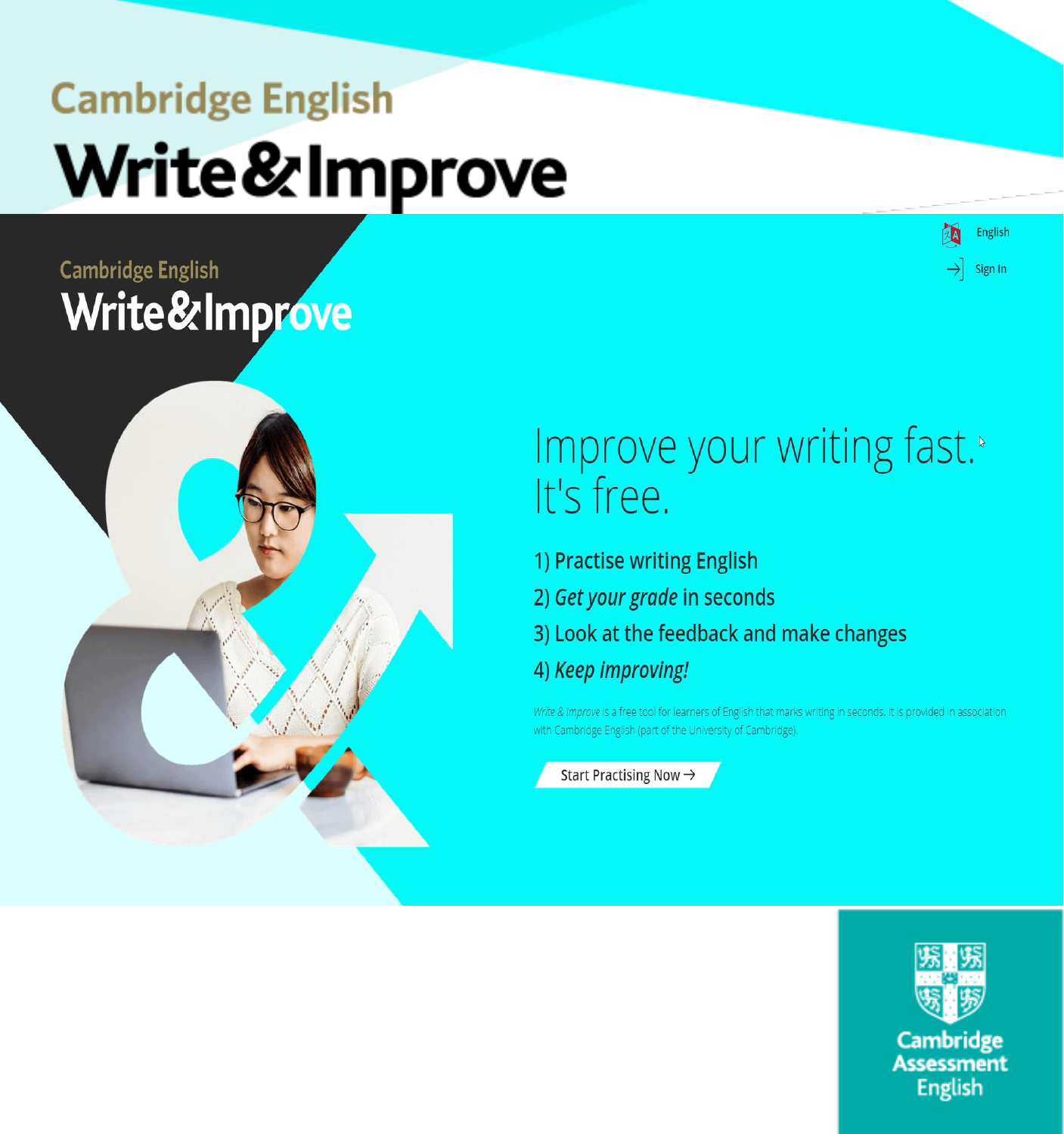## Using Write & Improve in class.

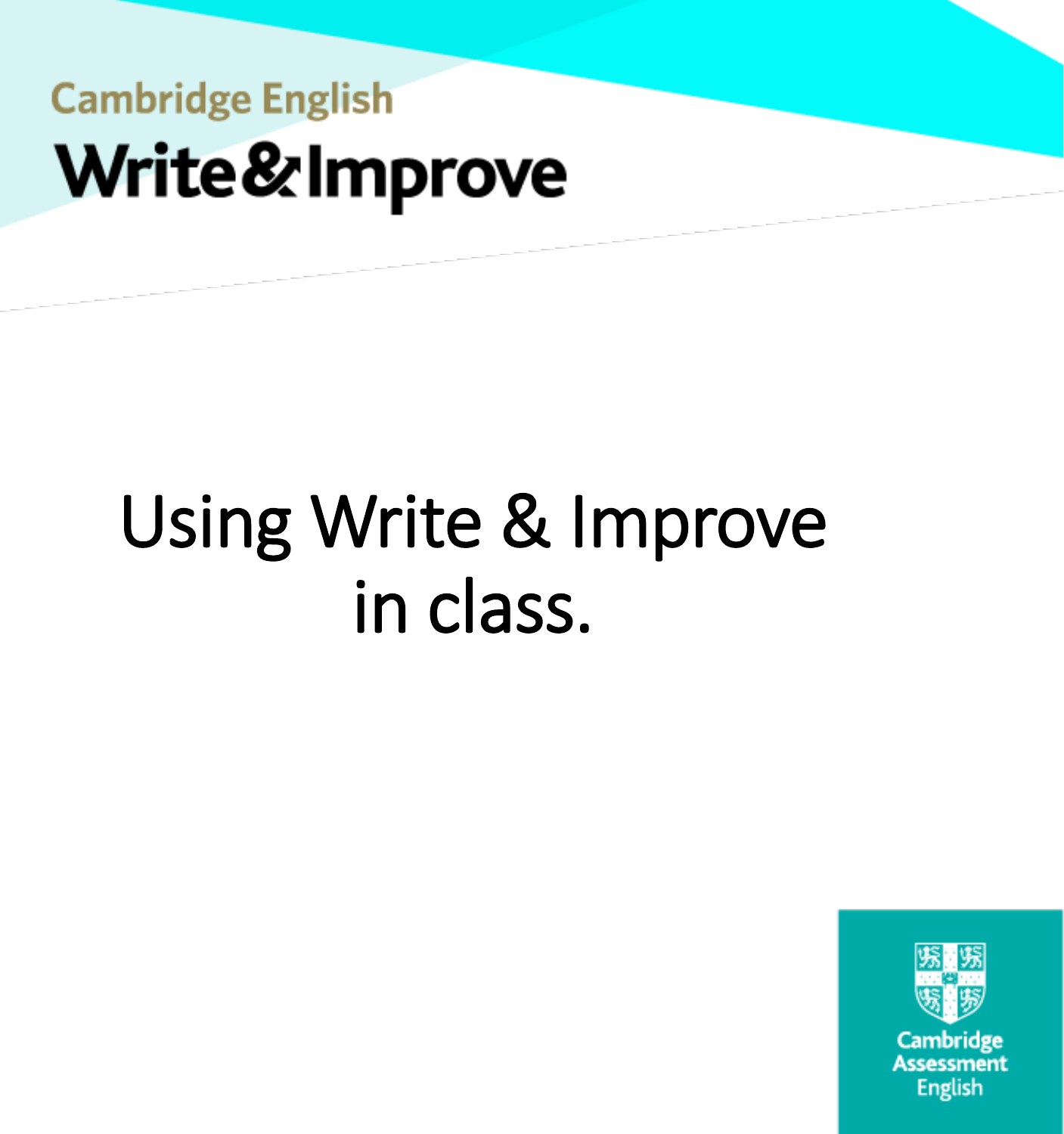## Tasks we can do on Write & Improve with students.

- •177 free tasks divided into different levels.
- •A teacher or a student can create their own tasks.

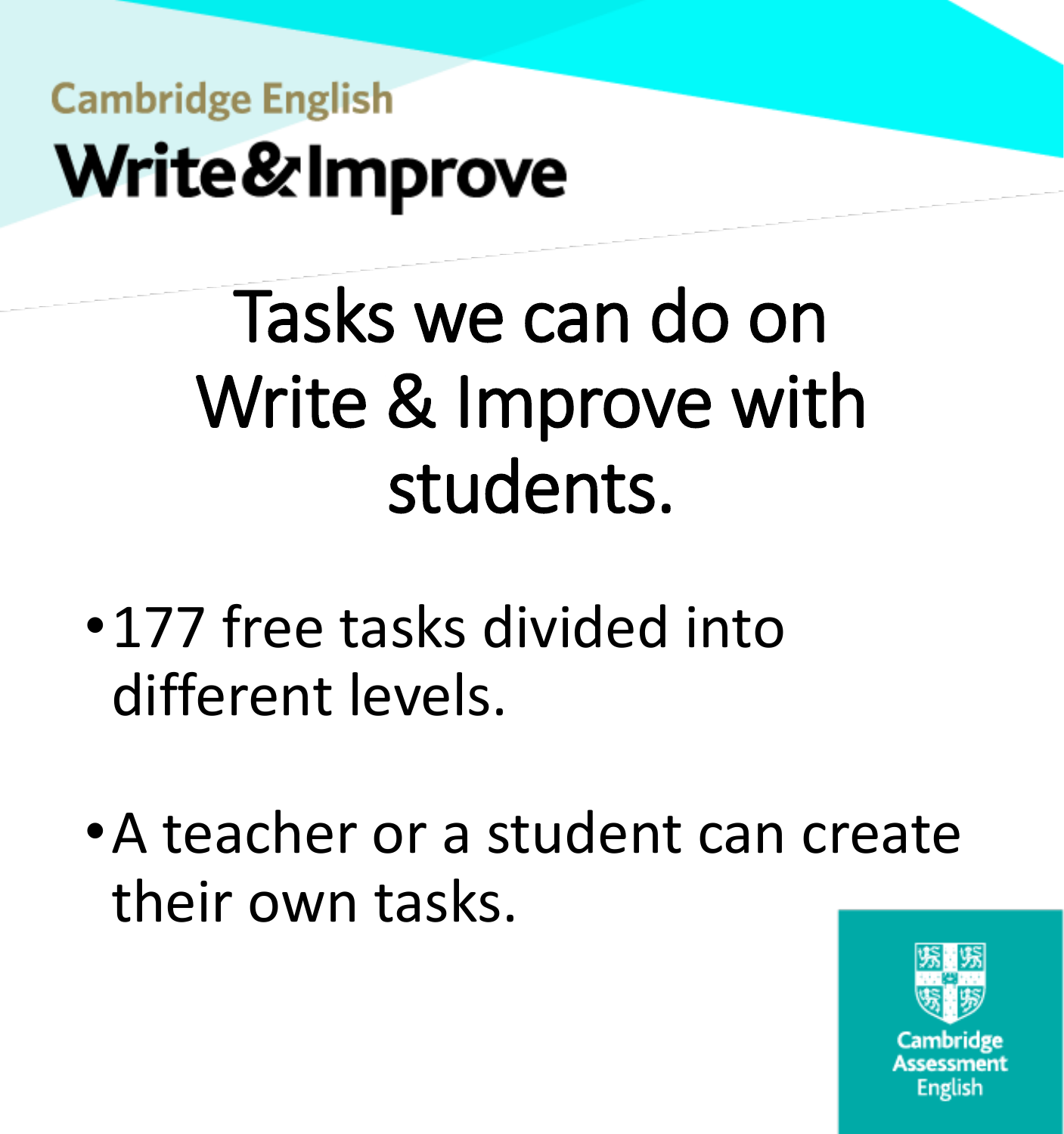## Mixed ability classes. The challenges:

- •Higher level students don't feel challenged.
- •Lower level students feel intimidated.

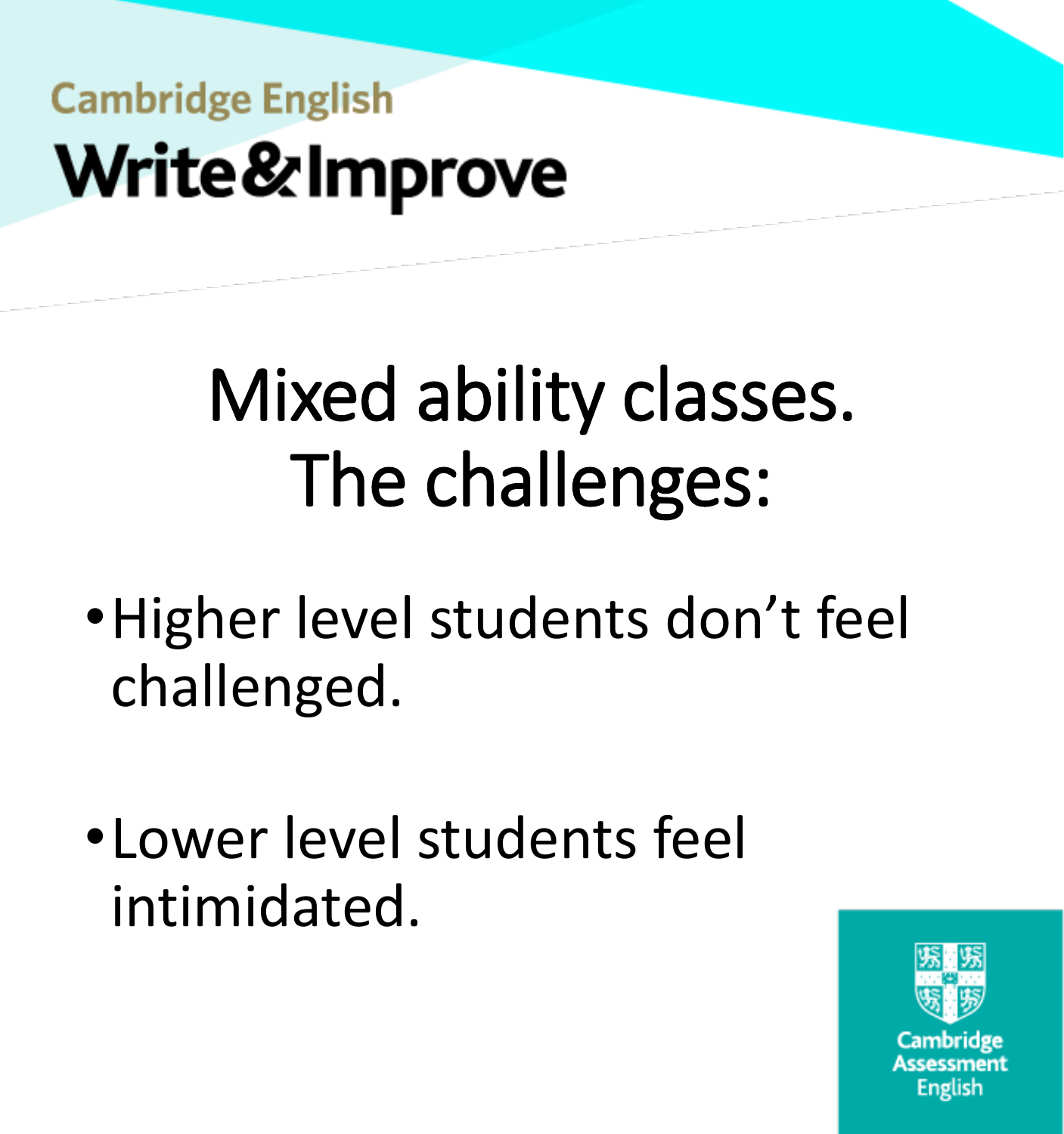## What does this mean for students who use Write & Improve?

- •Students take responsibility for own learning.
- •Students choose a higher-level task to challenge themselves.
- •Good opportunity to practise at a level they are comfortable with.

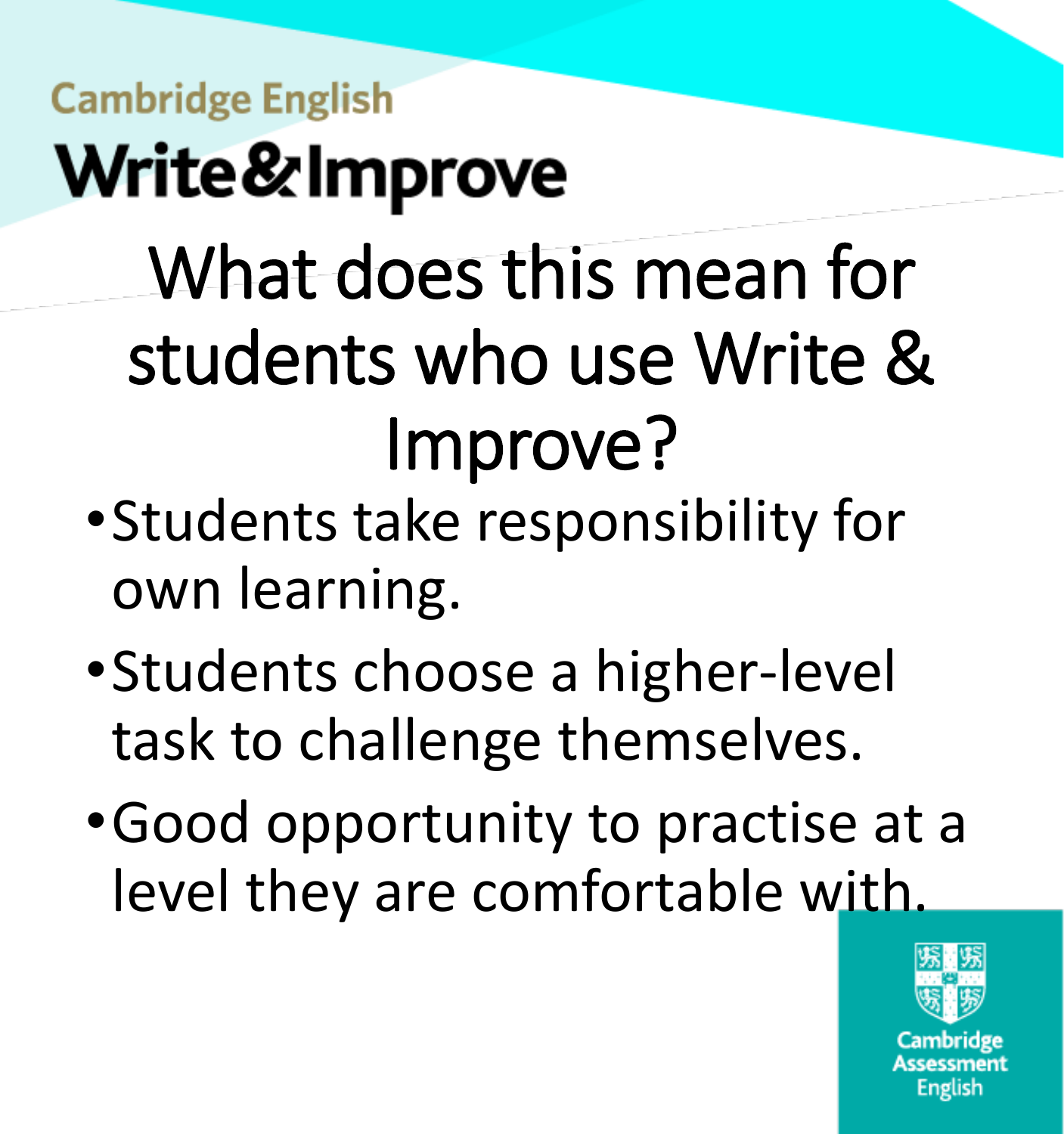## 'Fast finishers.'

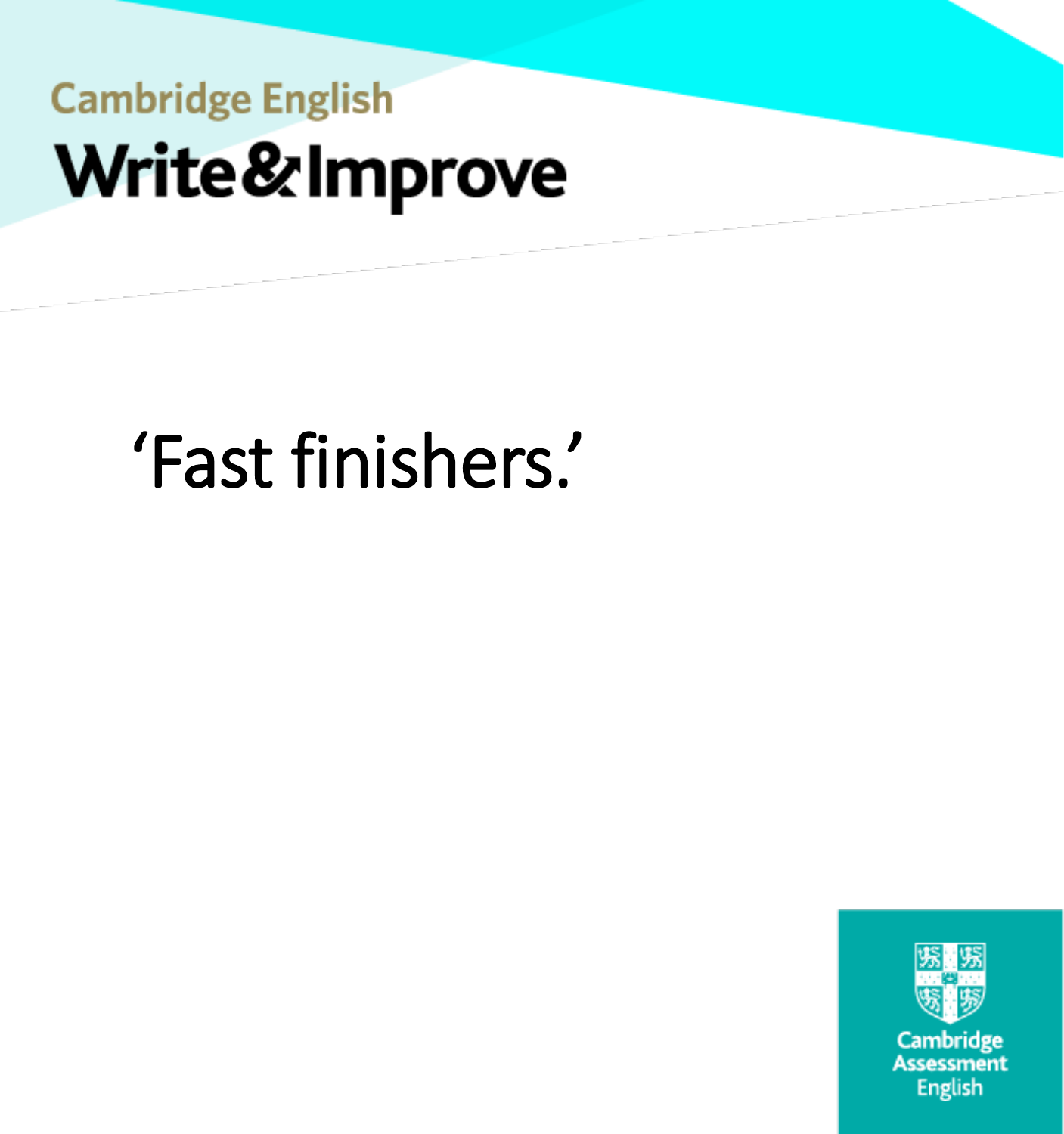#### W&I Just for fun!

| Look at the photo of a spaceship in the night. Write the story of what happened next.    |          |
|------------------------------------------------------------------------------------------|----------|
| Start again                                                                              | CD Saved |
| Write your text here.                                                                    |          |
|                                                                                          |          |
|                                                                                          |          |
|                                                                                          |          |
|                                                                                          |          |
|                                                                                          |          |
| 0 words entered. For this task you should enter between 50 and 500 words. Start writing! |          |



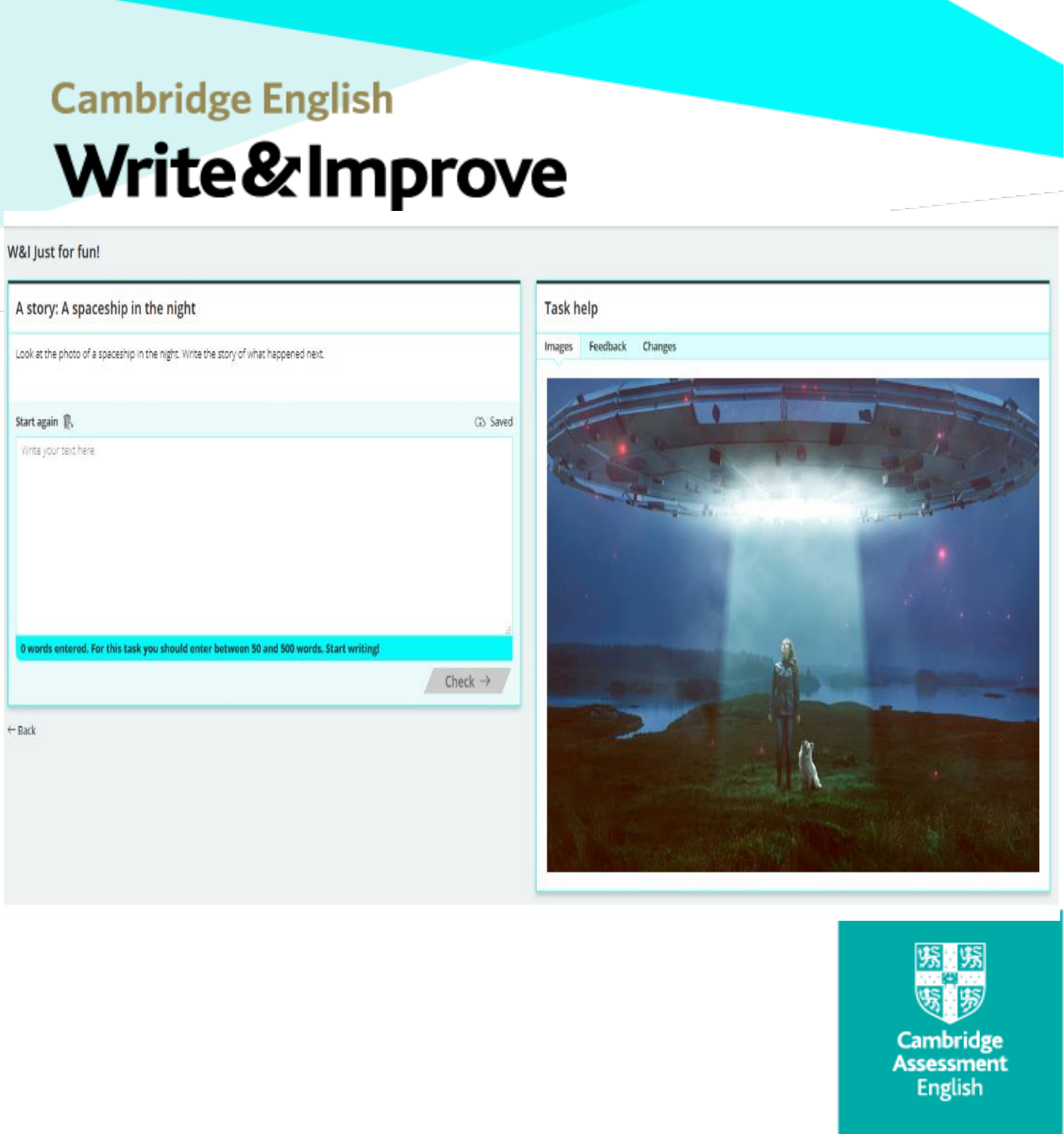## 'Process Writing'.

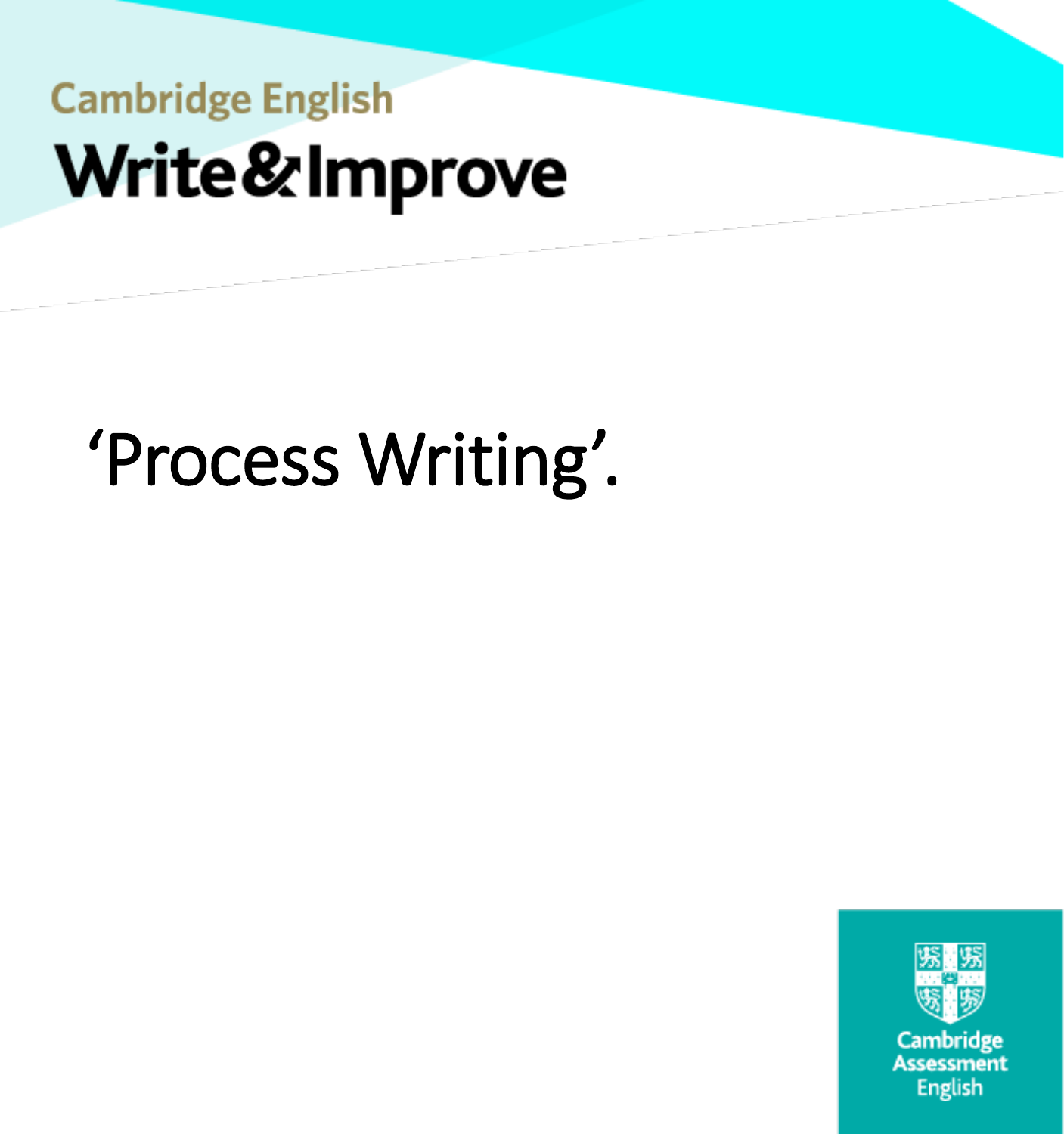- •Stage 1: groups or individual students brainstorm ideas and then make a plan.
- •Stage 2: gather all ideas and write them all down into a text.
- •Stage 3: order the text and ideas, check for and correct errors until happy with result.

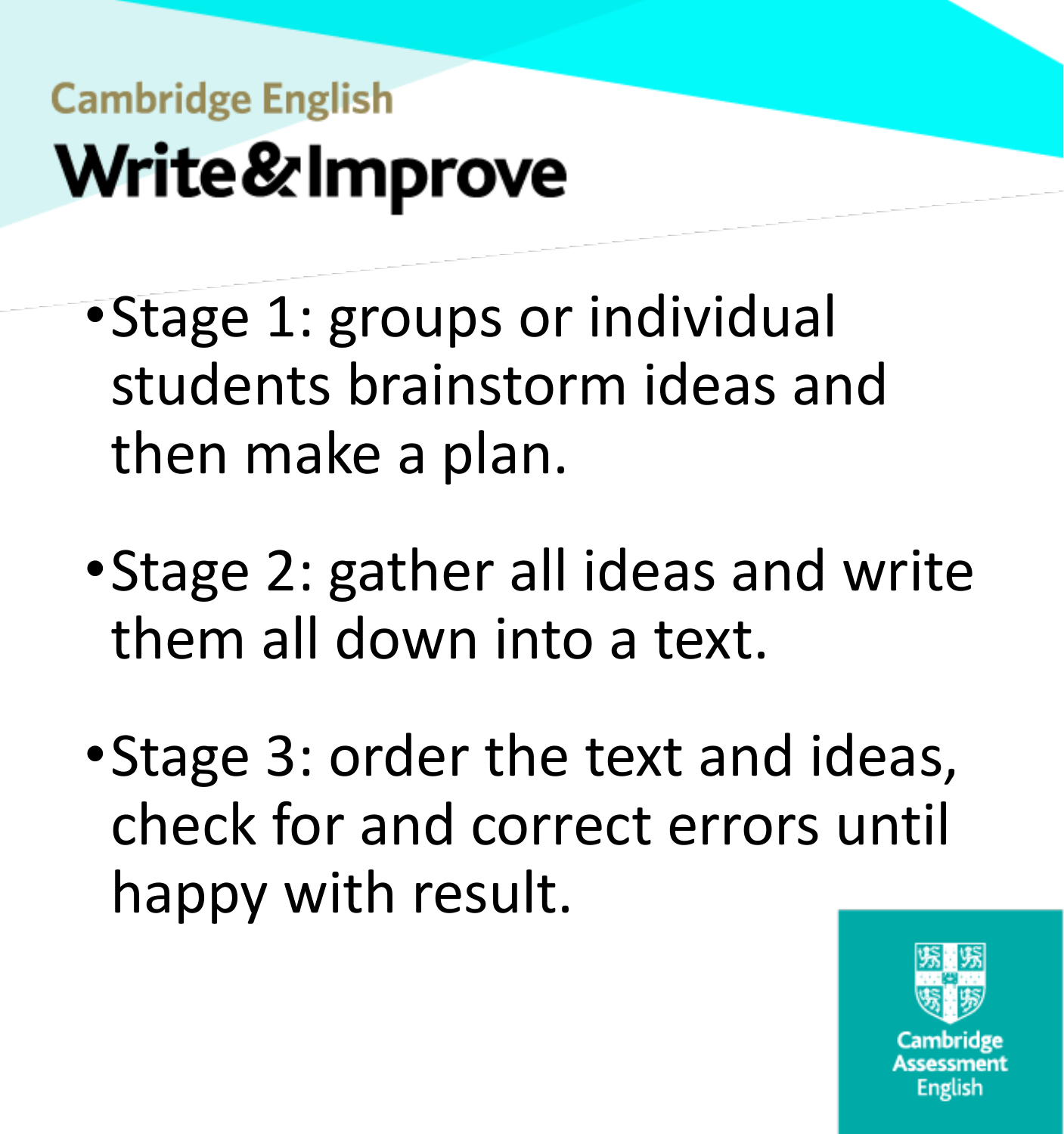## **Cambridge English** Write&Improve Stage 3: process writing:

- Beam text on a screen.
- Students discuss changes **→** Teacher feedback / teacher- led discussion → redo text.
- Repeat if students want to improve their work.

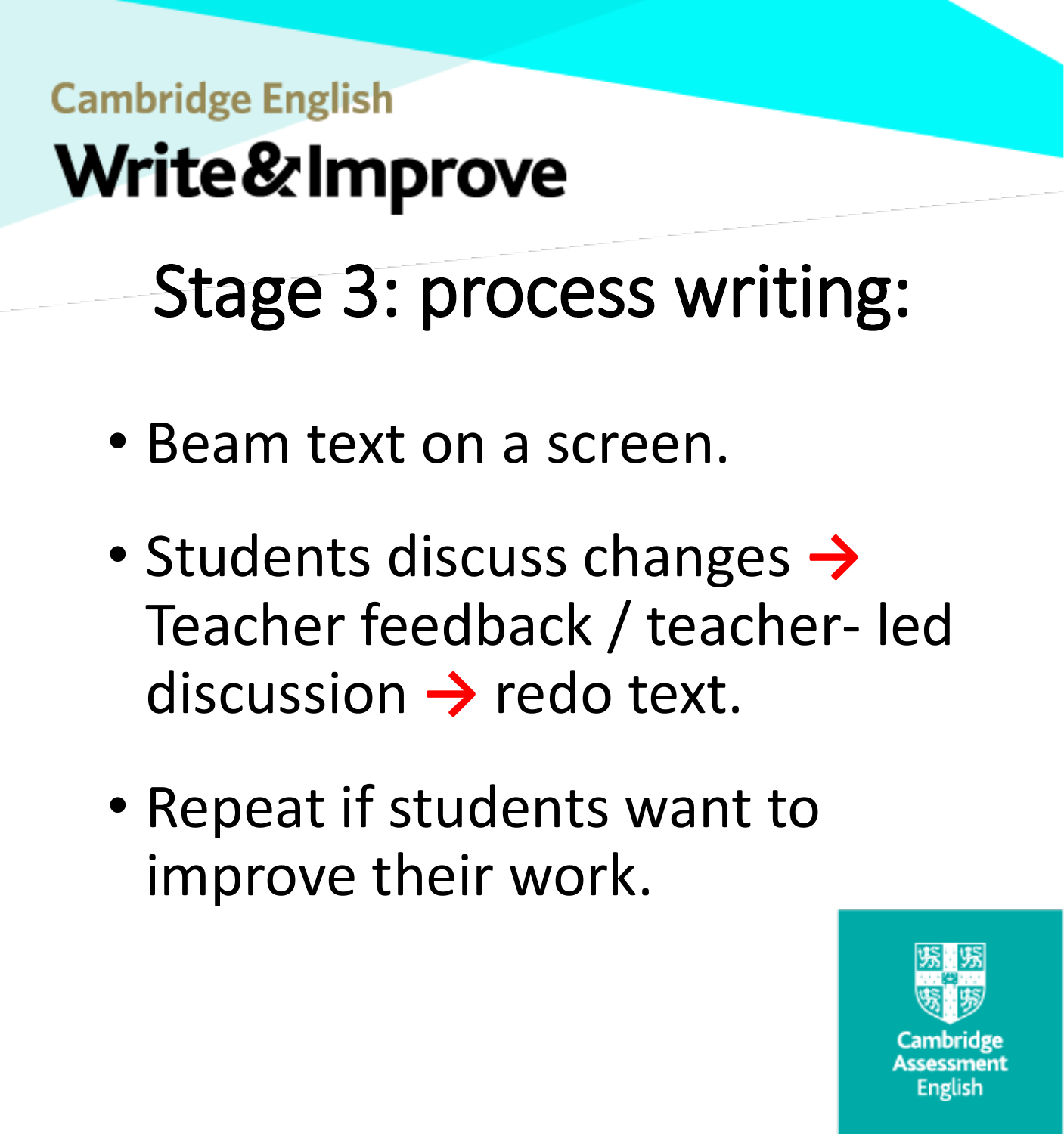## Share your ideas

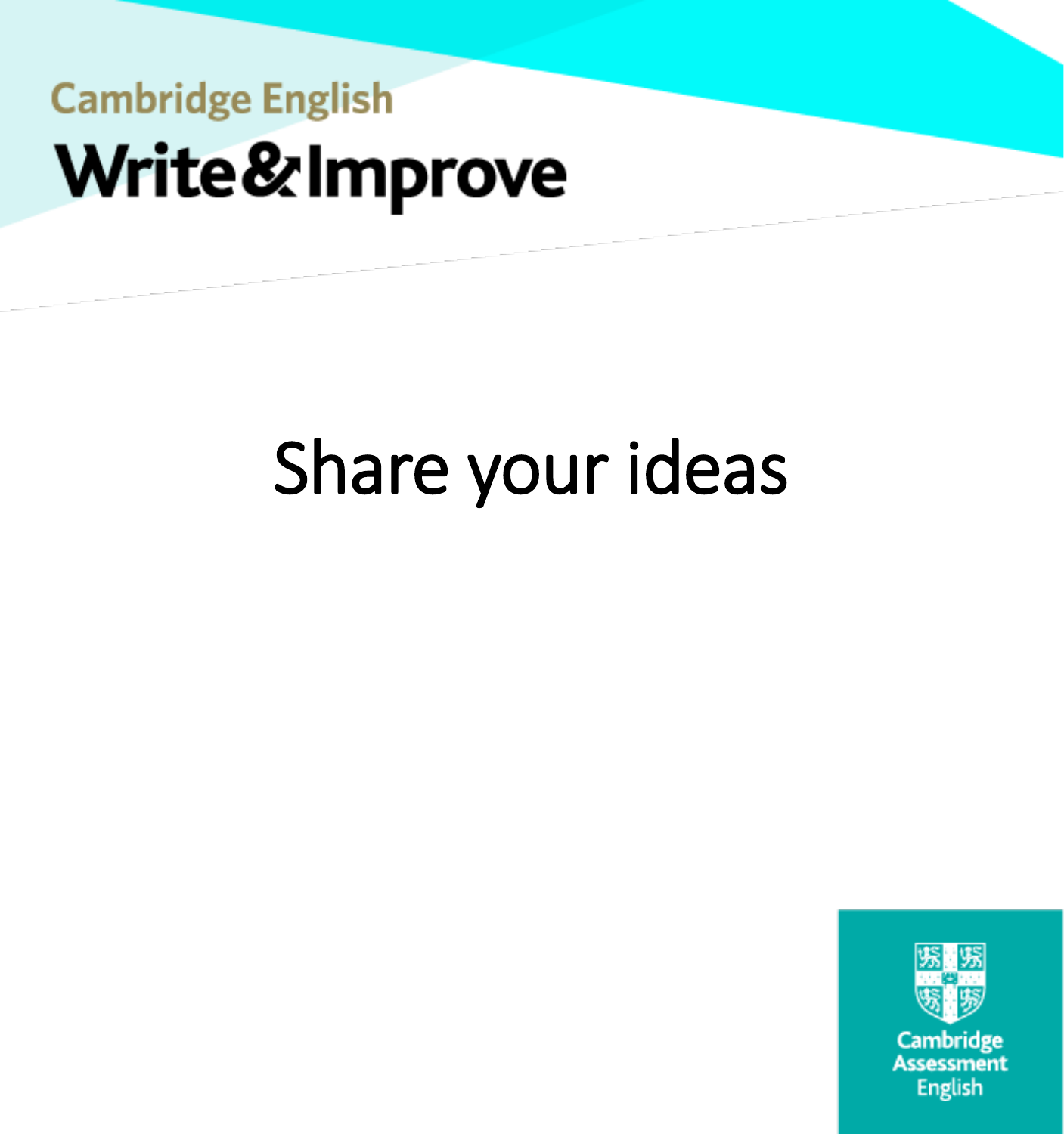## Using Write & Improve outside of class.

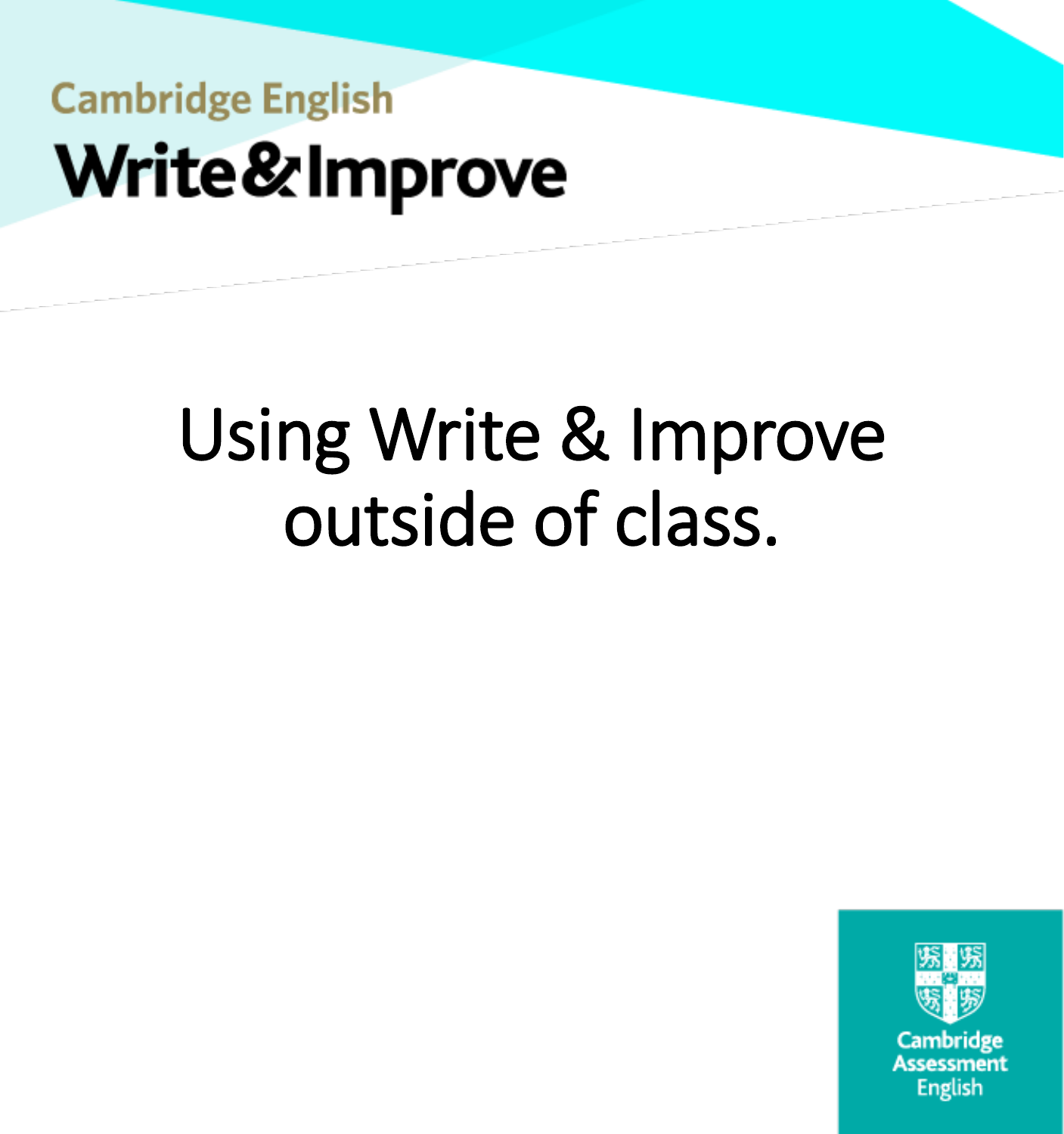#### **Cambridge English** Write & Improve a review of a book you read. What was it about? Did you like it? Why or

| $\equiv$ W&I workbooks                                                           | Write a review of a book you read. What was it about? Did you like it? Why or<br>why not?                                                                                              | You have had a cla<br>teacher has asked<br>tion: Exercise is imc                                |
|----------------------------------------------------------------------------------|----------------------------------------------------------------------------------------------------------------------------------------------------------------------------------------|-------------------------------------------------------------------------------------------------|
| W&I Beginner<br>W&I Intermediate New tasks!<br>W&I Advanced<br>W&I Just for fun! | An email: Birthdays in your country<br>You receive this email from your English pen friend:<br>Hi,                                                                                     | $\bigcirc$ An article: The Fu<br>You see a request<br>Future of Travel. In<br>In what ways migh |
| $\equiv{}+$ Test Zone                                                            | <b>W&amp;I Advanced</b><br>Open                                                                                                                                                        | W&I Just for fu                                                                                 |
| <b>IELTS Academic</b><br><b>IELTS General Training</b><br>Cambridge First (FCE)  | A review: Write and Improve<br>$\circ$<br>A well-known magazine for English language learners has asked for reviews<br>from readers about useful resources for learning English.       | $\bigcirc$ A story: A vocabu<br>Write a story. Your<br>· mutter                                 |
| Create a workbook<br>$\mathsf{H}^+$<br><b>&amp; Join a workbook</b>              | A business report: A promotional video<br>$\circ$<br>Your company or organisation is planning to make a promotional video which<br>will be shown to potential clients.                 | $\bigcirc$ A story: A vocabu<br>Write a story. Your<br>· an elephant                            |
| ට $+$ Class View<br><b>E</b> ⊙ Progress                                          | $\bigcirc$ A business report: A trade fair<br>You recently attended a trade fair in another country. Your manager has now<br>asked you to write a report about your visit to the fair. | An advertisemen<br>You have an interv<br>asks you to show t<br>someone want to                  |
| My writing<br>My activity & awards                                               | $\bigcirc$ A letter: Banning the use of mobile phones<br>Your town council is thinking about banning the use of mobile phones on pub-<br>lic transport and in shops and restaurants.   | $\bigcirc$ A description: If r<br>If the city, town or<br>would it be? Descr                    |
| $\leq$ My account                                                                |                                                                                                                                                                                        |                                                                                                 |

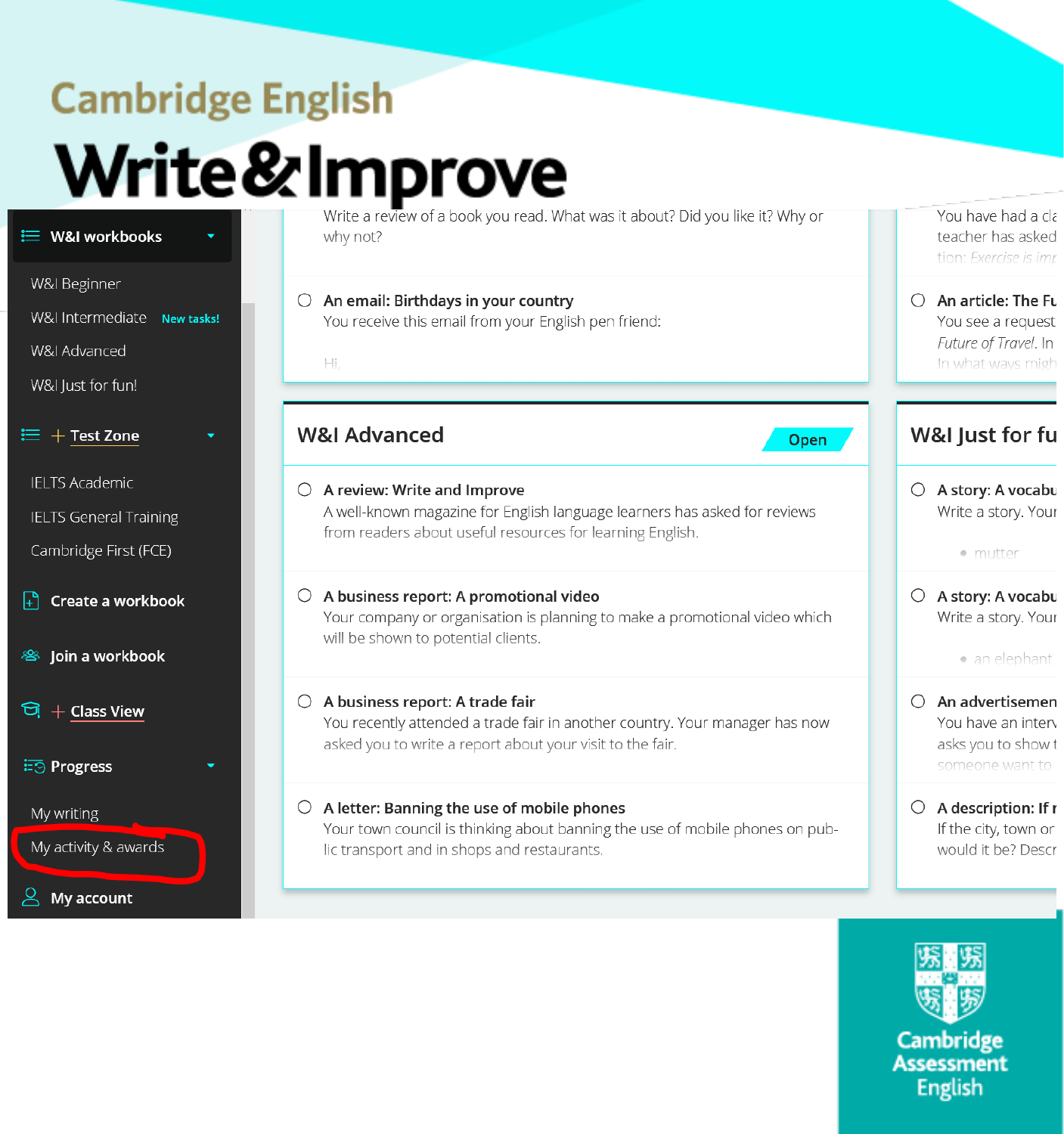

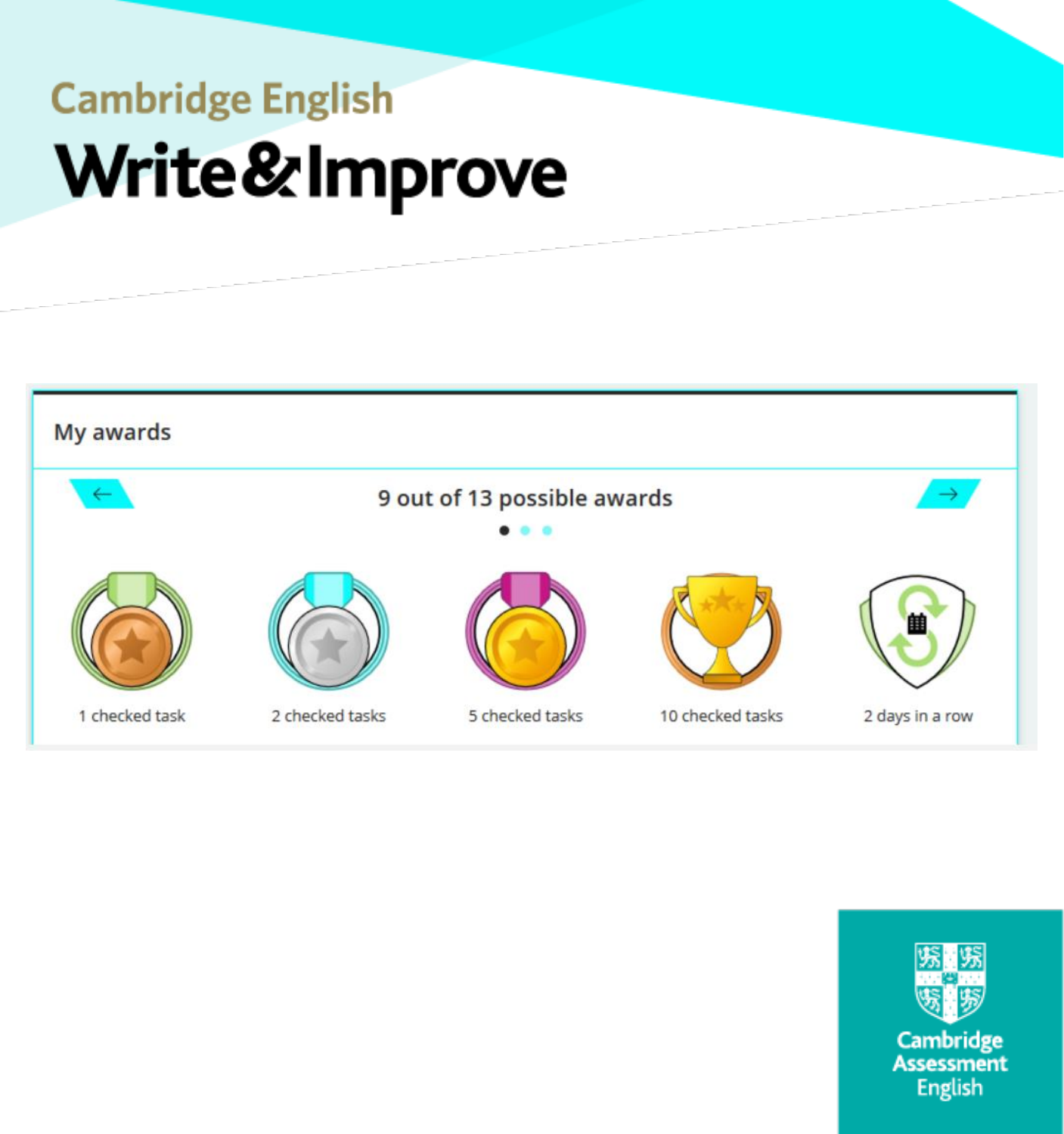## Project work.

- •Class magazines.
- •In class, groups discuss and organise.
- •Write articles for homework.

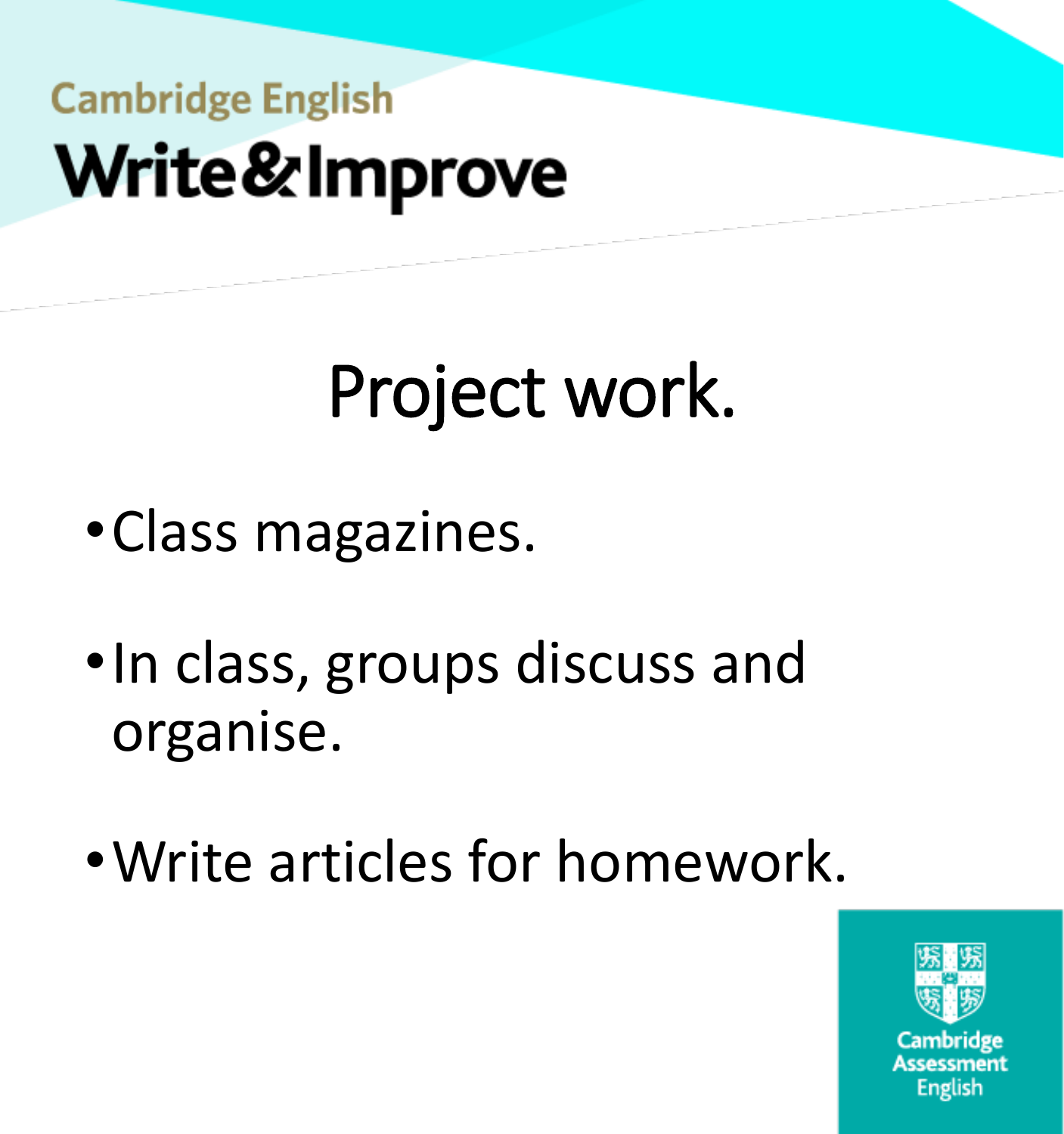- Set homework with class writing topic.
- •Extra writing practice for students who like writing.
- •A learning diary on Write & Improve. Things they need help with or find difficult.
- •Expand into a regular class report with group discussion.
- Students create own workbooks.

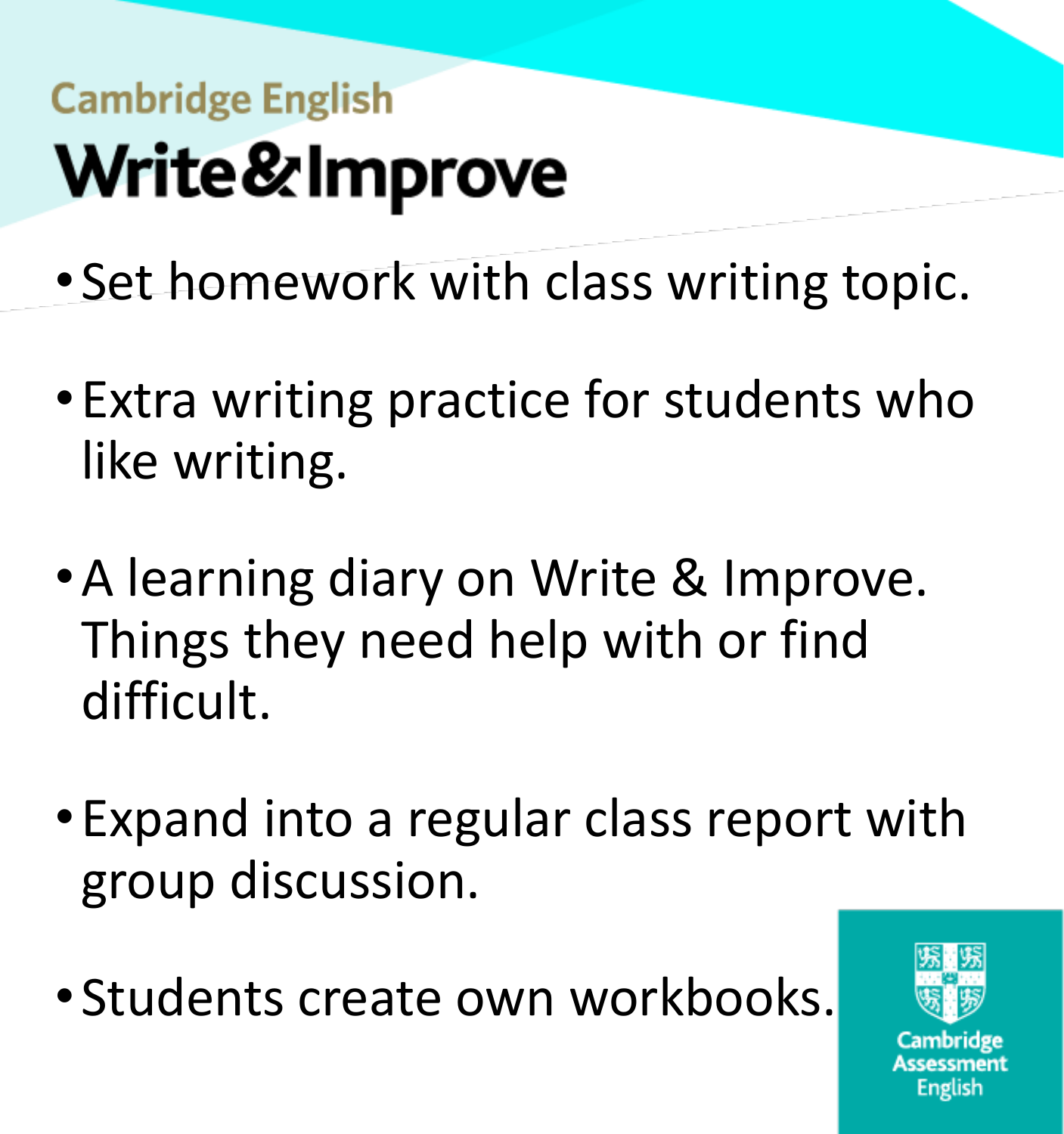## Write & Improve +Class View is the premium version for teachers and provides additional features:

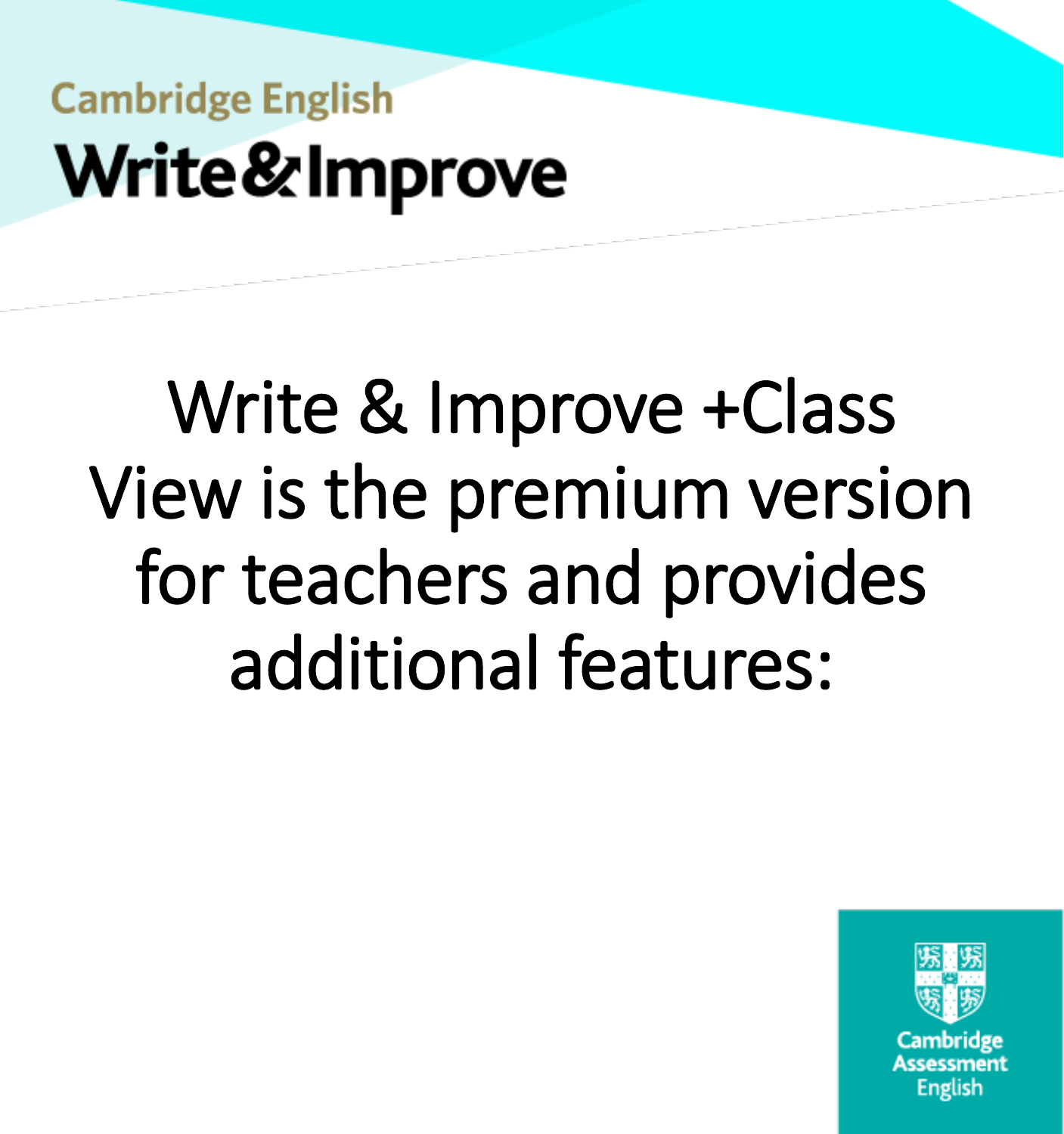- •1. See all versions of all students' writing.
- •2. Graphs and insights into class and student progress.
- •3. Add own feedback and grades.
- •4. Get +Test Zone free. 150+ examspecific tasks to use in your workbooks.
- •5. Create tasks scored with FCE, IELTS, or CEFR grades.
- •6. Create email-less accounts for students.

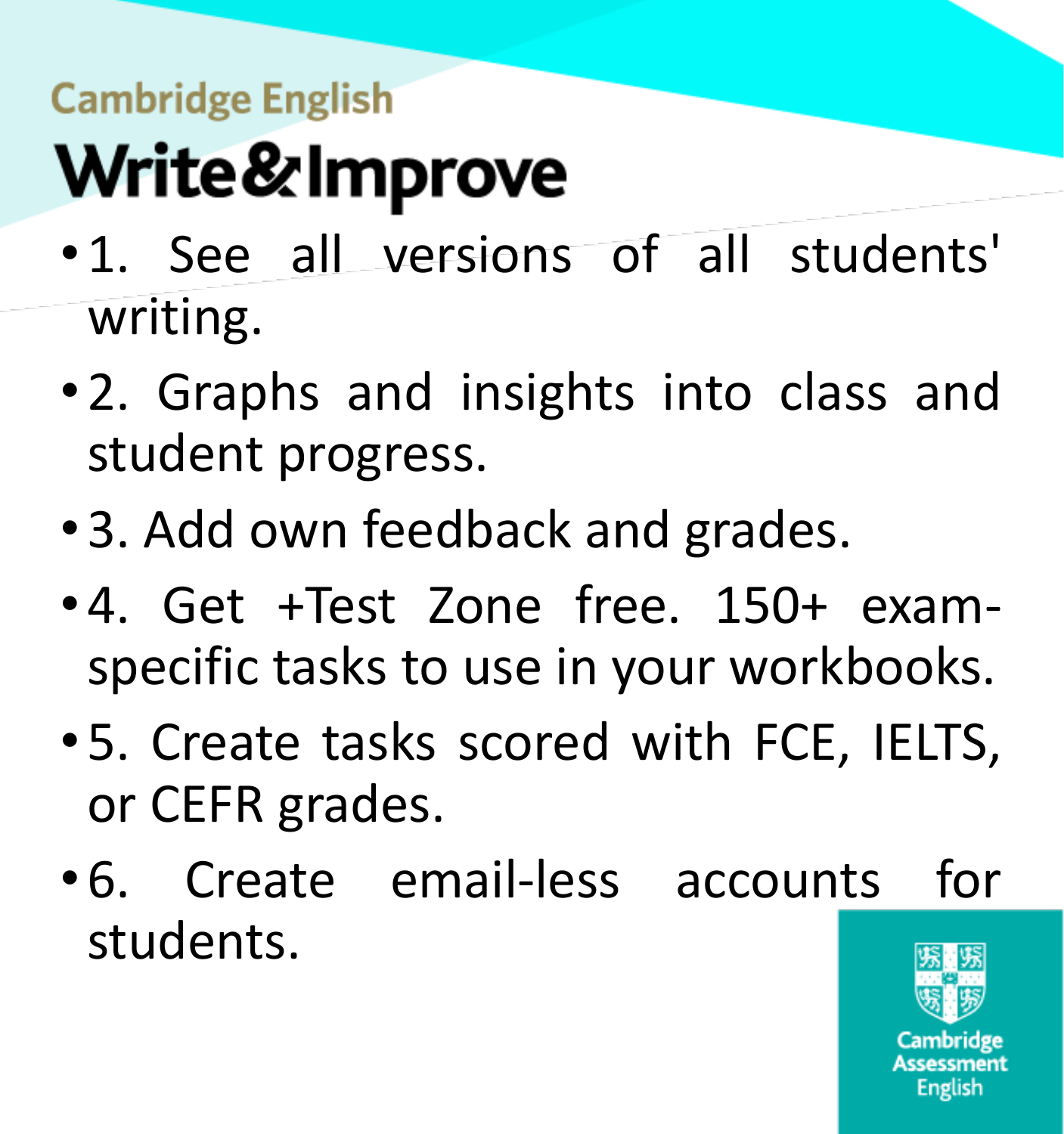

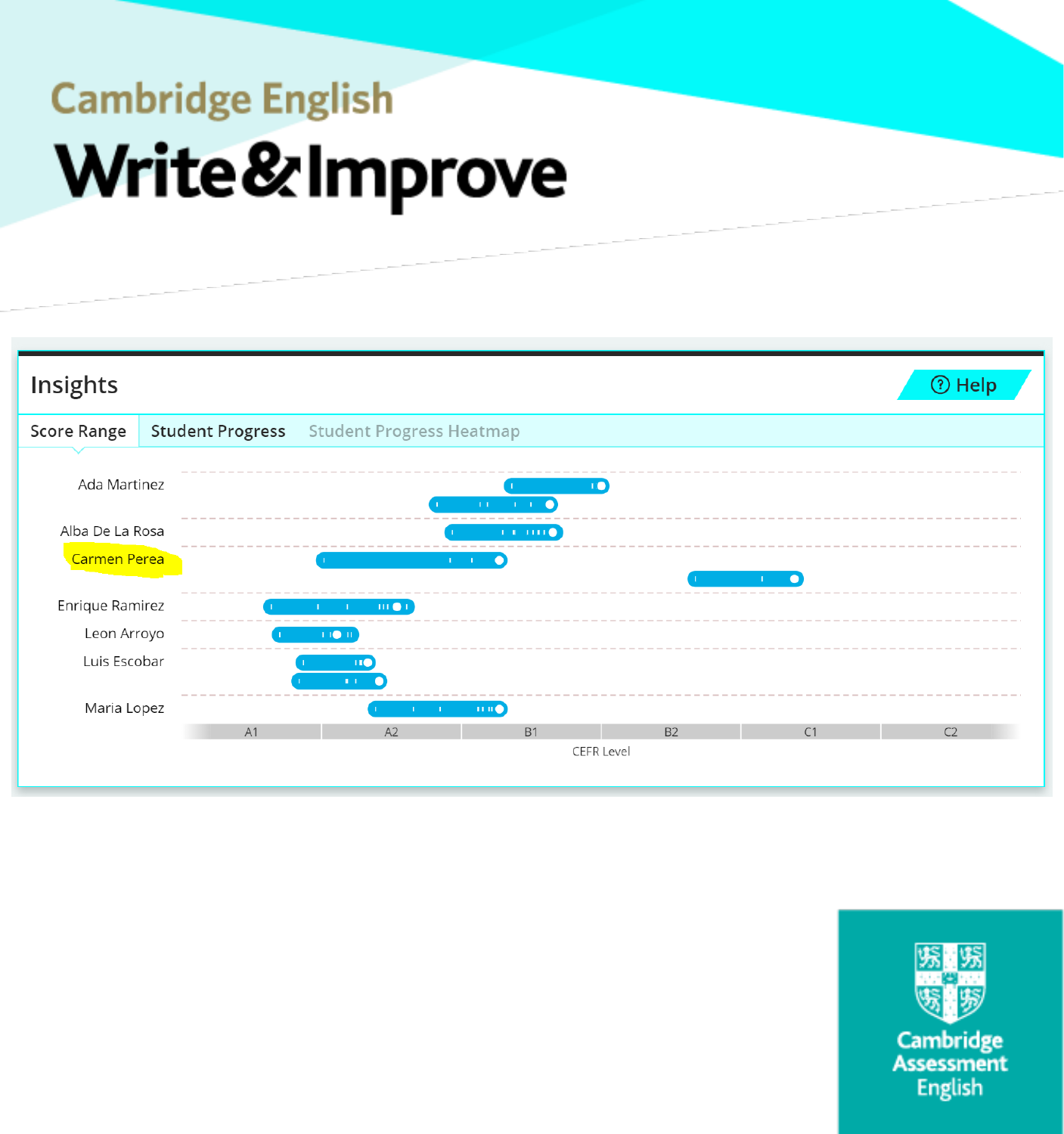

#### **Student Writing**



#### **Task: Treasured possessions**

| <b>Student</b> | Check         | Date             | Level          |
|----------------|---------------|------------------|----------------|
| Carmen Perea   | 6             | 08-06-2017 16:20 | C1             |
| Carmen Perea   | 5             | 08-06-2017 16:19 | C1             |
| Carmen Perea   | 4             | 08-06-2017 16:18 | C <sub>1</sub> |
| Carmen Perea   | 3             | 08-06-2017 16:17 | C <sub>1</sub> |
| Carmen Perea   | $\mathcal{P}$ | 08-06-2017 16:15 |                |
|                |               |                  |                |

| Task help |                                                                                                      | Level<br>C <sub>1</sub> |  |
|-----------|------------------------------------------------------------------------------------------------------|-------------------------|--|
| Feedback  | Changes                                                                                              |                         |  |
|           |                                                                                                      |                         |  |
|           | Even at this level, you are making great progress. Keep<br>up the good work. Practice makes perfect. |                         |  |

When we say 'my most treasured possession', people might think we mean a fine piece of jewelry or even a huge house in the country. My most treasured possession, however, is an old doll named Rosalia that my grandmother made for me when I was a little girl. My grandmother is dead now and she misses to me, but because Rosalia is with me I feel as she is still with